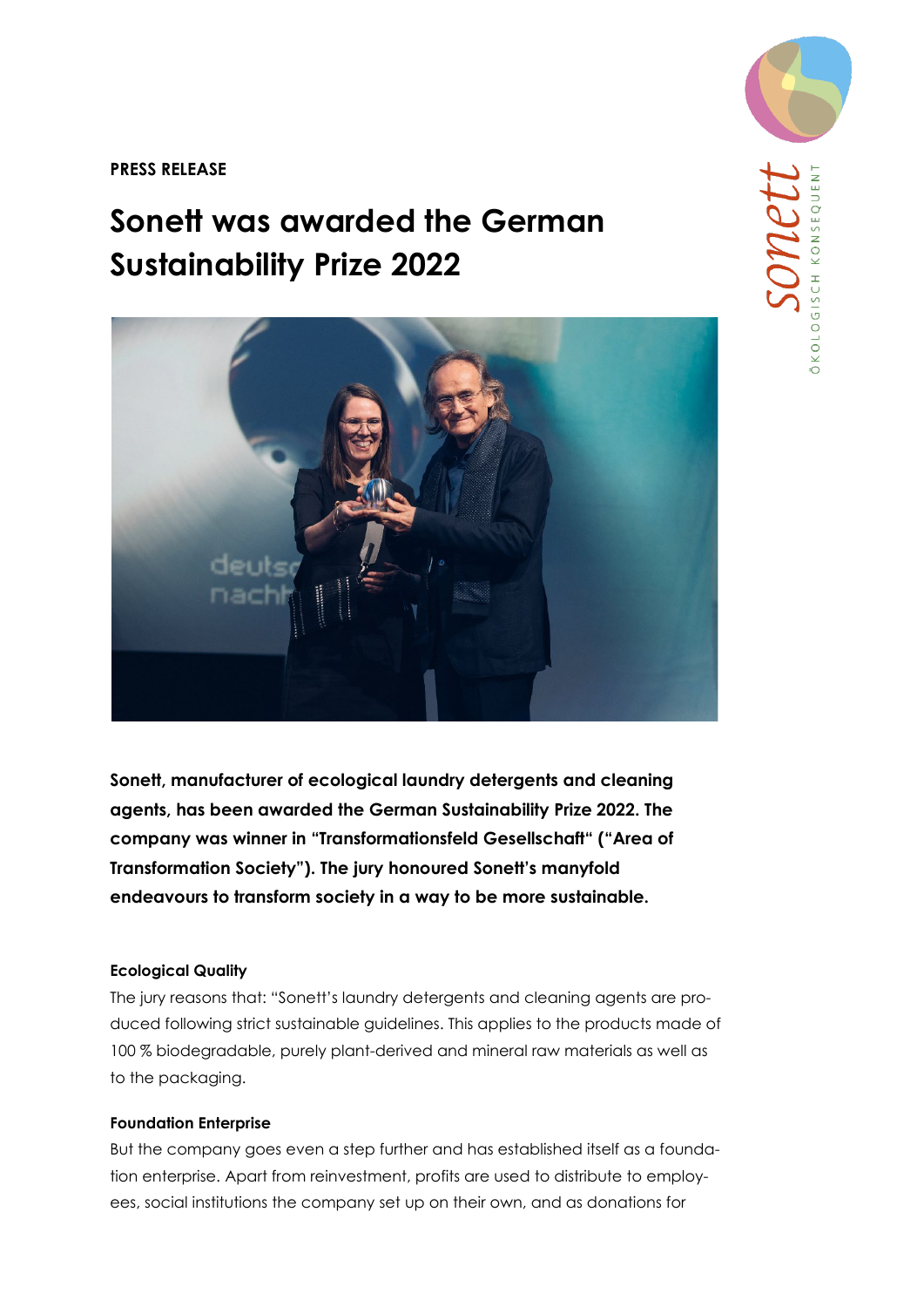research and welfare purposes, amongst them being the promotion of common-good initiatives for water research, biological seed development as well as remedial and artistic cultural projects.

## **Social Quality**

Sonett's cooperation with the Camphill Workshops Lehenhof for people in need for special care, further remedial institutions as well as the Rehab Clinic for Drug Addicts "Seven Dwarfs" influenced the decision: "Furthermore the enterprise **supports social respectively societal inclusion and support of people** who have problems in finding a job on the regular job market, thus offering them a new perspective." It was also appreciated that every year the Sonett Non-profit Foundation puts approximately 200,000 Euros at the disposal of social and cultural initiatives.

#### **New legal form of enterprise**

Moreover, the jury explained that: "On a political level Sonett demands the establishment of a new legal form of ownership, the "company with restricted assets" and, by doing so, **wishes to promote turning away from sheer profit orientation towards economy of common good.**

#### **Modern Understanding of One's Role**

Also properly acknowledged was the fact that "the top management of the enterprise as well as the management of the departments consistently are filled with two people, in order to promote cooperation and a modern understanding of one's role and, above all, synergies from individually contrasting natural abilities."

#### **Responsibility for Water**

For more than 40 years Sonett has set standards in the organic industry as **pioneer** for ecological laundry and cleaning. The concern and responsibility for **water as the essence of all life** have been Sonett's initial motivation. Sonett exclusively uses 100% degradable raw materials such as plant-derived soaps and minerals, e. g. soda and silicates. Sonett completely refrains from using petrochemicals, genetic engineering, nanotechnology, microplastics and artificial fragrances. By doing so, Sonett supports water in its cleaning power at the same time promoting its rapid return to and reintegration into the natural cycle. Thanks to rhythmicised laundry detergents, nature is to be given back vitality. "It is our intention to give back to nature more than we take from it", Sonett's executive manageress Beate Oberdorfer points out.

**As early as 1974** Sonett introduced **"Washing in a modular system"** onto the market. In this system it is possible to separately measure out three components, the active washing substances, the softener and the bleach complex, taking into account the local water hardness and the degree of soiling. **In 2019** Sonett's laundry detergent in the modular system **was winner of "Ökotest"** in comparison with 23 conventional laundry detergents sold in supermarkets and 3 makes from health food shops.